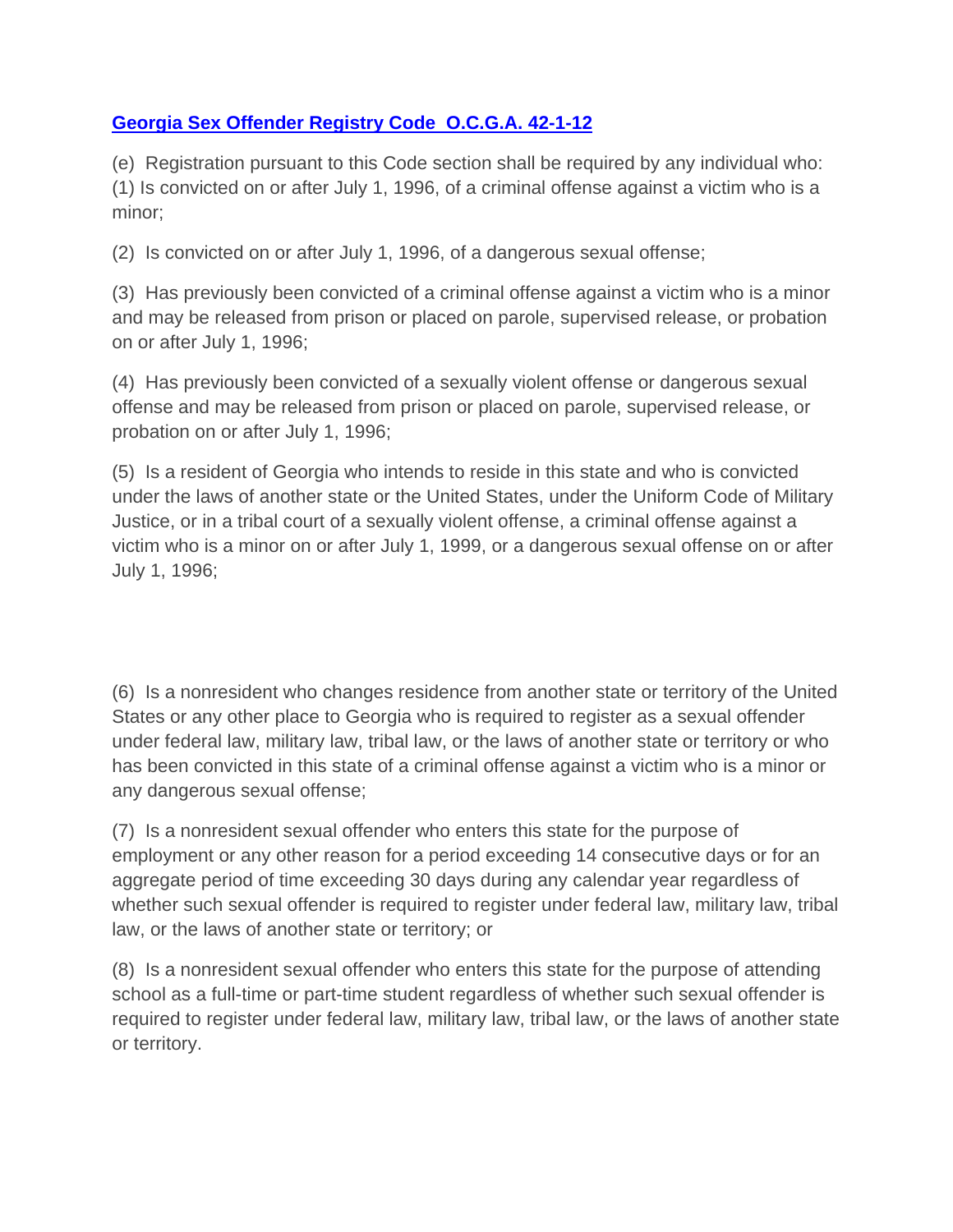(f) Any sexual offender required to register under this Code section shall: (1) Provide the required registration information to the appropriate official before being released from prison or placed on parole, supervised release, or probation;

(2) Register in person with the sheriff of the county in which the sexual offender resides within **72 hours** after the sexual offender's release from prison or placement on parole, supervised release, probation, or entry into this state;

(2.1) In the case of a sexual offender whose place of residence is the status of homelessness, in lieu of the requirements of paragraph (2) of this subsection, register in person with the sheriff of the county in which the sexual offender sleeps within 72 hours after the sexual offender's release from prison or placement on parole, supervised release, probation, or entry into this state and provide the location where he or she sleeps;

(3) Maintain the required registration information with the sheriff of each county in which the sexual offender resides or sleeps;

(4) Renew the required registration information with the sheriff of the county in which the sexual offender resides or sleeps by reporting in person to the sheriff within 72 hours prior to such offender's birthday each year to be photographed and fingerprinted;

(5) Update the required registration information with the sheriff of the county in which the sexual offender resides within 72 hours of any change to the required registration information, other than where he or she resides or sleeps if such person is homeless. If the information is the sexual offender's new address, the sexual offender shall give the information regarding the sexual offender's new address to the sheriff of the county in which the sexual offender last registered within 72 hours prior to any change of address and to the sheriff of the county to which the sexual offender is moving within 72 hours prior to establishing such new address. If the sexual offender is homeless and the information is the sexual offender's new sleeping location, within 72 hours of changing sleeping locations, the sexual offender shall give the information regarding the sexual offender's new sleeping location to the sheriff of the county in which the sexual offender last registered, and if the county has changed, to the sheriff of the county to which the sexual offender has moved; and

(6) Continue to comply with the registration requirements of this Code section for the entire life of the sexual offender, excluding ensuing periods of incarceration.

(g) A sexual offender required to register under this Code section may petition to be released from the registration requirements and from the residency or employment restrictions of this Code section in accordance with the provisions of Code Section 42-1- 19.